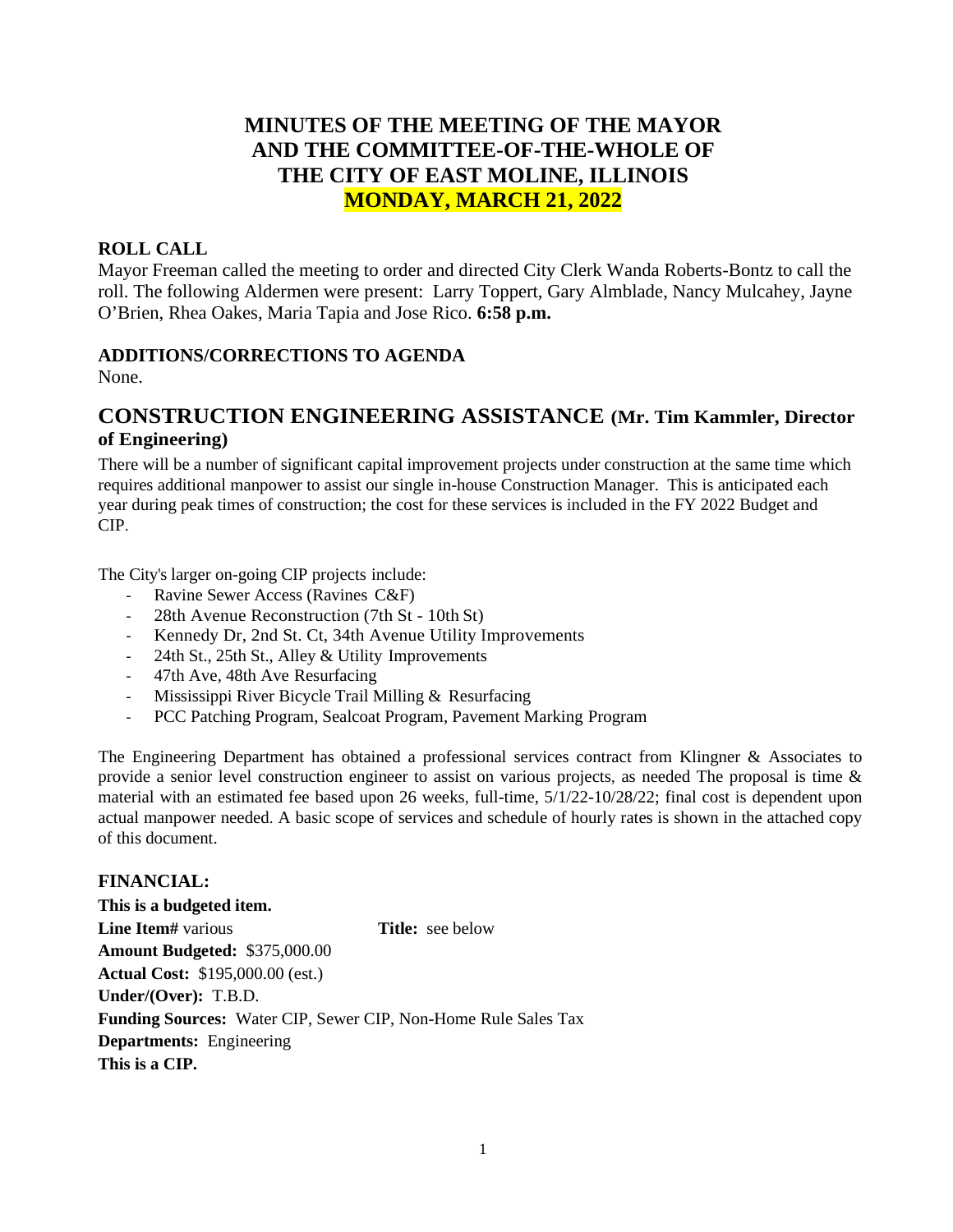### **RECOMMENDATION:**

Approve contract with Klingner & Associates for construction engineering services.

## **ADDITIONAL COMMENTS:**

Staff continue to pursue additional qualified consultant assistance for peak summer construction inspection assistance.

A motion was made by Alderman O'Brien, seconded by Alderman Almblade to concur with the recommendation as presented. Upon roll call the following voted in favor: O'Brien, Oakes, Tapia, Rico, Toppert, Almblade and Mulcahey. Motion carried.

## **PLANS, SPECS, BID – 24TH ST., 25TH ST., ALLEY & UTILITY REPLACEMENT (Mr. Tim Kammler, Director of Engineering)**

At the direction of the City Council, final plans and specs have been prepared by (Shive-Hattery, Inc. for bidding and construction of the above-referenced project. Proposed construction generally consists of replacement of sanitary sewer, manholes, sewer service connections, watermain, valves &hydrants, water service replacements, reconstruction of alley (concrete), drive approaches, and other related construction.

An exhibit showing the location of the proposed construction is attached. Complete plans, specifications and bidding documents are available for review at the East Moline Engineering  $\&$ Maintenance Building. A tentative bid letting date has been scheduled for March 29, 2022. Pending COW approval, the bid letting will proceed and staff will provide a bid tabulation and recommendation for award of contract to the City Council, pending reasonable bid prices. A consultant proposal for construction staking will also be provided for review and consideration at this time.

## **FINANCIAL:**

**This is a budgeted item. Line Item#** various **Title:** Sewer CIP, Water CIP **Amount Budgeted:** \$995,000.00 **Actual Cost:** T.B.D. **Under/(Over): Funding Sources:** Water CIP Funds, Sewer CIP Funds **Departments:** Engineering **This is a CIP.**

#### **RECOMMENDATION:**

Approve Plans & Specs for bid letting.

A motion was made by Alderman Almblade, seconded by Alderman O'Brien to concur with the recommendation as presented. Upon roll call the following voted in favor: O'Brien, Oakes, Tapia, Rico, Toppert, Almblade and Mulcahey. Motion carried.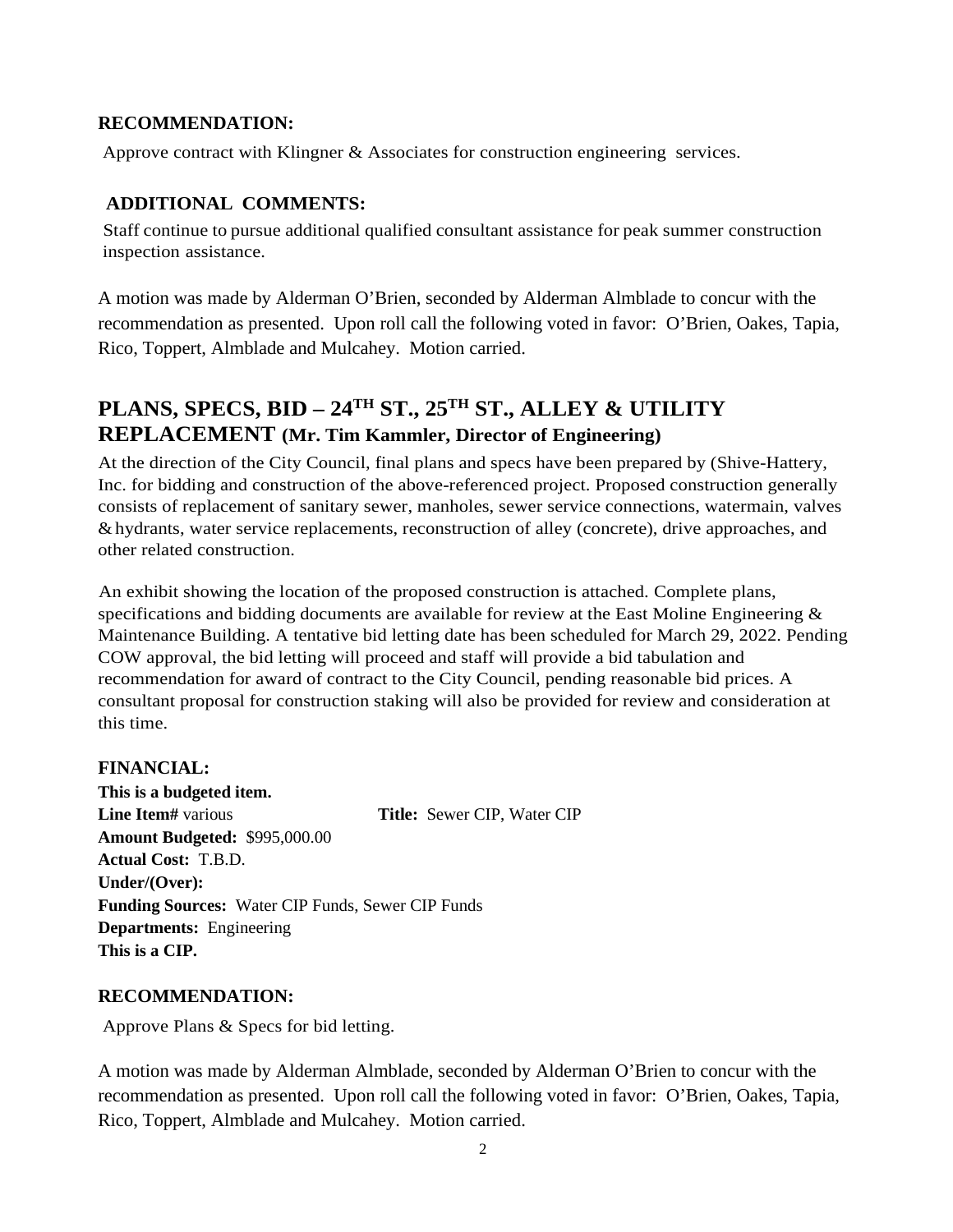## **PLANS, SPECS, BID – KENNEDY DR., 2ND ST. CT, 34TH AVE WATERMAIN (Mr. Tim Kammler, Director of Engineering)**

At the direction of the City Council, final plans and specs have been prepared by (Shive-Hattery, Inc. for bidding and construction of the above-referenced project. Proposed construction generally consists of replacement of watermains, valves & hydrants, water service replacements, sidewalk & driveway replacement, curb ramp replacement, resurfacing of 2nd St Ct/ 34th Ave "loop", and other related construction activities.

An exhibit showing the location of the proposed construction is attached. Complete plans, specifications and bidding documents are available for review at the East Moline Engineering & Maintenance Building. A tentative bid letting date has been scheduled for March 29, 2022. Pending COW approval, the bid letting will proceed and staff will provide a bid tabulation and recommendation for award of contract to the City Council, pending reasonable bid prices. A consultant proposal for construction staking will also be provided for review and consideration at this time.

### **FINANCIAL:**

**This is a budgeted item. Line Item#** 220-4547-452.0 **Title:** Water Capital Improvements **Amount Budgeted:** \$865,000.00 **Actual Cost:** T.B.D. **Funding Sources:** Water CIP Funds **Departments:** Engineering **This is a CIP.**

## **RECOMMENDATION:**

Approve Plans & Specs for bid letting.

A motion was made by Alderman Almblade, seconded by Alderman Oakes to concur with the recommendation as presented. Upon roll call the following voted in favor: O'Brien, Oakes, Tapia, Rico, Toppert, Almblade and Mulcahey. Motion carried.

## **AMENDMENT TO NO PARKING PLACES ORDINANCE 9-3-1 (Chief Ramsey, EMPD)**

There have been complaints from residents along 48th Avenue in the 1100-1200 block of parking issues where they have requested moving parking from the north side of 48th Avenue to the south side. Staff has looked into this recommendation and see no issue with it. Currently the No Parking Places Ordinance 9-3-1 on line #166 states no parking on the south side of 48th Avenue from 11th Street to Archer Dr. I am requesting this be amended to remove "south" and add "north", therefore changing the no parking area to the north side of the avenue. Current no parking signs on the south side would then need to be moved to the north side of 48th Avenue in this area. See attached ordinance amendment and map of the location of this request.

**FINANCIAL: This is not a budgeted item. Actual Cost:** Possible Signage Cost **This is not a CIP.**